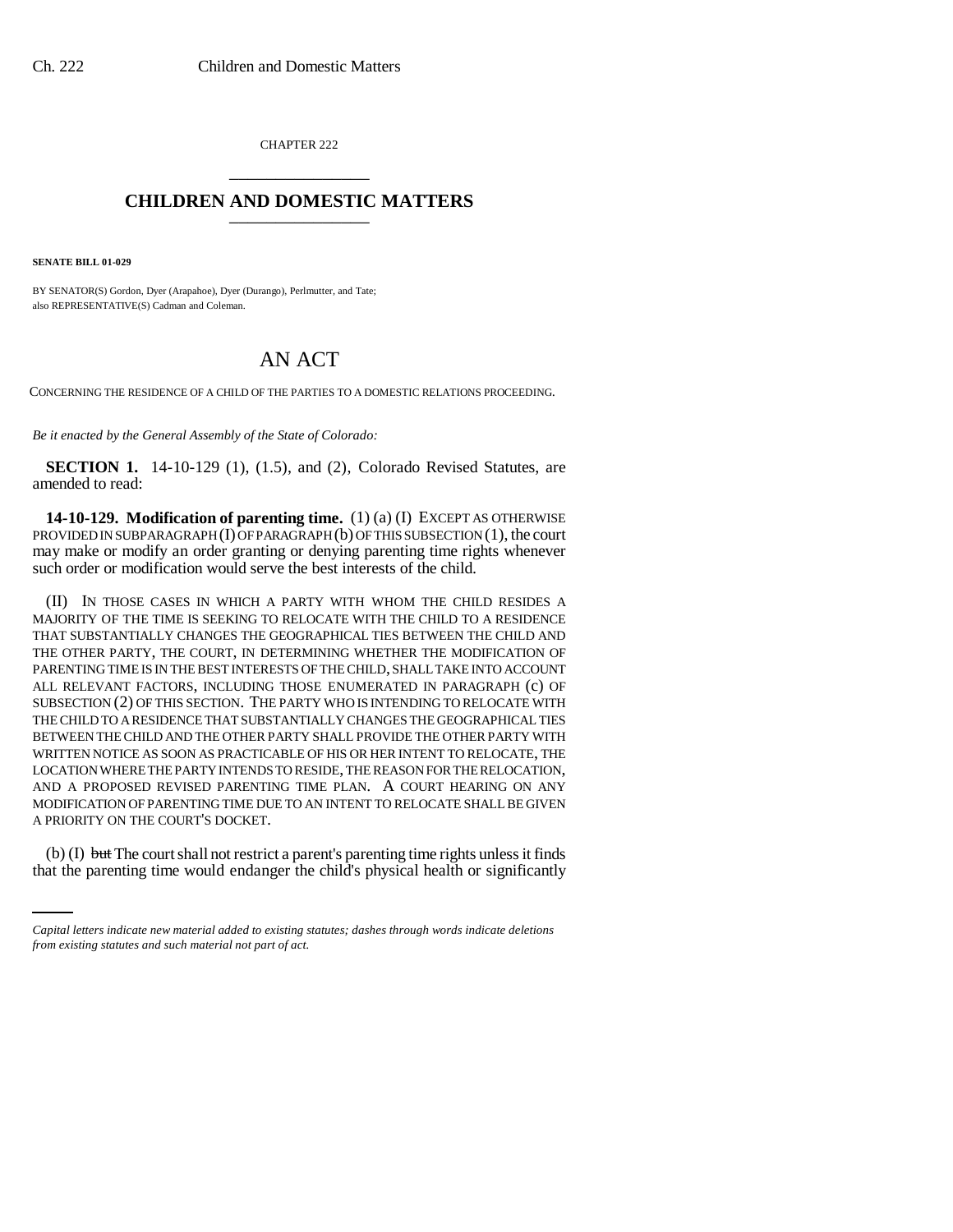impair the child's emotional development. Nothing in this section shall be construed to affect grandparent visitation granted pursuant to section 19-1-117, C.R.S.

(II) THE PROVISIONS OF SUBPARAGRAPH (I) OF THIS PARAGRAPH (b) SHALL NOT APPLY IN THOSE CASES IN WHICH A PARTY WITH WHOM THE CHILD RESIDES A MAJORITY OF THE TIME IS INTENDING TO RELOCATE WITH THE CHILD TO A RESIDENCE THAT SUBSTANTIALLY CHANGES THE GEOGRAPHICAL TIES BETWEEN THE CHILD AND THE OTHER PARTY.

(1.5) If a motion for a substantial modification of parenting time which also changes the party with whom the child resides a majority of the time has been filed, whether or not it has been granted, no subsequent motion may be filed within two years after disposition of the prior motion unless the court decides, on the basis of affidavits, that the child's present environment may endanger the child's physical health or significantly impair the child's emotional development OR THAT THE PARTY WITH WHOM THE CHILD RESIDES A MAJORITY OF THE TIME IS INTENDING TO RELOCATE WITH THE CHILD TO A RESIDENCE THAT SUBSTANTIALLY CHANGES THE GEOGRAPHICAL TIES BETWEEN THE CHILD AND THE OTHER PARTY.

(2) The court shall not modify a prior order concerning parenting time that substantially changes the parenting time as well as changes the party with whom the child resides a majority of the time unless it finds, upon the basis of facts that have arisen since the prior decree or that were unknown to the court at the time of the prior decree, that a change has occurred in the circumstances of the child or the party with whom the child resides the majority of the time and that the modification is necessary to serve the best interests of the child. In applying these standards, the court shall retain the parenting time schedule established in the prior decree unless:

(a) The parties agree to the modification; OR

(b) The child has been integrated into the family of the moving party with the consent of the other party; or

(c) THE PARTY WITH WHOM THE CHILD RESIDES A MAJORITY OF THE TIME IS INTENDING TO RELOCATE WITH THE CHILD TO A RESIDENCE THAT SUBSTANTIALLY CHANGES THE GEOGRAPHICAL TIES BETWEEN THE CHILD AND THE OTHER PARTY. A COURT HEARING ON ANY MODIFICATION OF PARENTING TIME DUE TO AN INTENT TO RELOCATE SHALL BE GIVEN A PRIORITY ON THE COURT'S DOCKET. IN DETERMINING WHETHER THE MODIFICATION OF PARENTING TIME IS IN THE BEST INTERESTS OF THE CHILD, THE COURT SHALL TAKE INTO ACCOUNT ALL RELEVANT FACTORS, INCLUDING WHETHER A PARTY HAS BEEN A PERPETRATOR OF SPOUSE ABUSE AS THAT TERM IS DEFINED IN SECTION 14-10-124(4) WHICH FACTOR SHALL BE SUPPORTED BY CREDIBLE EVIDENCE, WHETHER SUCH SPOUSE ABUSE OCCURRED BEFORE OR AFTER THE PRIOR DECREE, AND ALL OTHER FACTORS ENUMERATED IN SECTION 14-10-124(1.5)(a) AND:

(I) THE REASONS WHY THE PARTY WISHES TO RELOCATE WITH THE CHILD;

(II) THE REASONS WHY THE OPPOSING PARTY IS OBJECTING TO THE PROPOSED RELOCATION;

(III) THE HISTORY AND QUALITY OF EACH PARTY'S RELATIONSHIP WITH THE CHILD